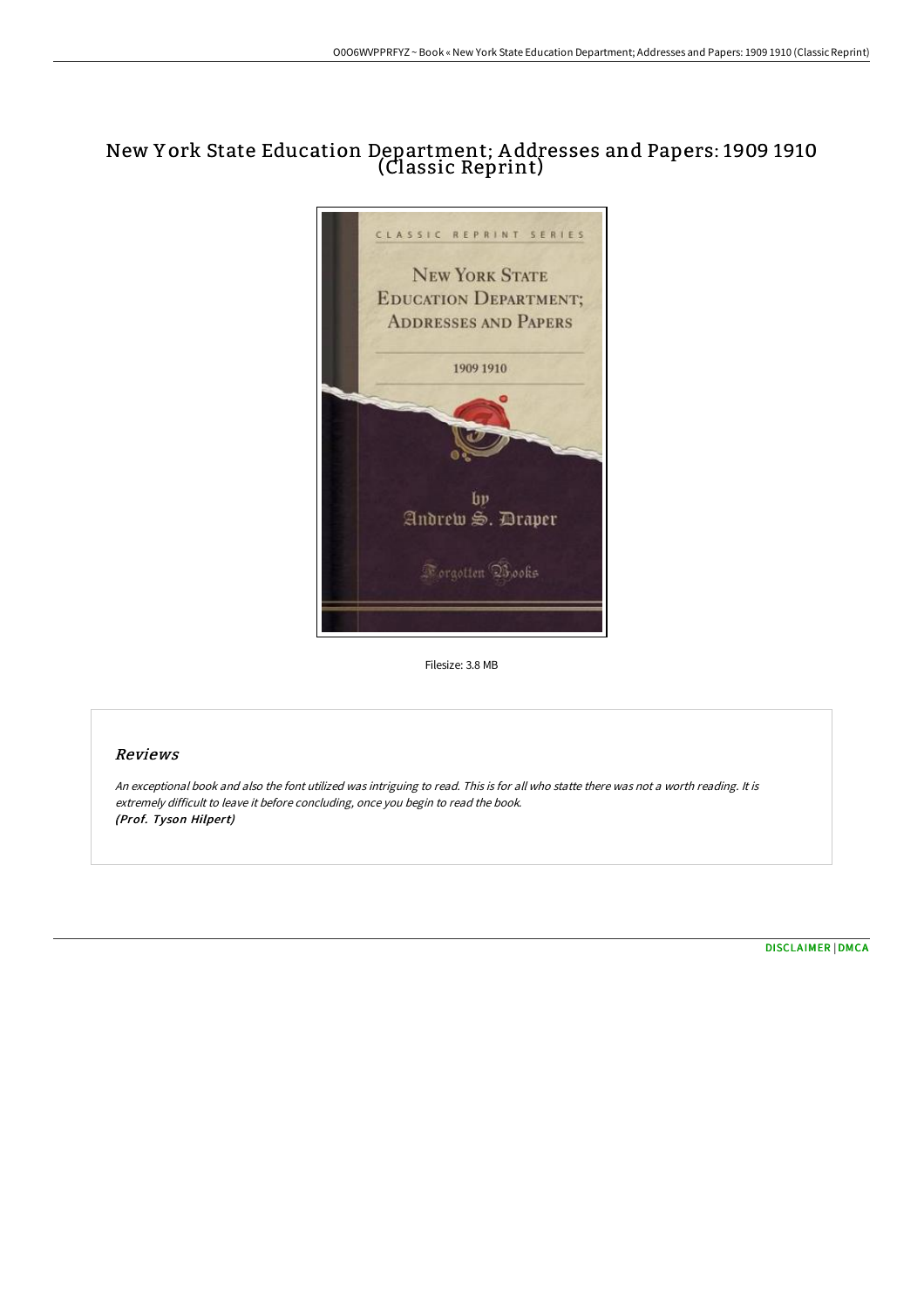## NEW YORK STATE EDUCATION DEPARTMENT; ADDRESSES AND PAPERS: 1909 1910 (CLASSIC REPRINT)



Forgotten Books, United States, 2015. Paperback. Book Condition: New. 229 x 152 mm. Language: English . Brand New Book \*\*\*\*\* Print on Demand \*\*\*\*\*.Excerpt from New York State Education Department; Addresses and Papers: 1909 1910 The strong colors and the glorious beauty of the American flag express well the overwhelming fact of modern history - the evolution of the American Republic. Wherever it may be, the flag is both attractive and assertive. In the home the colors do not clash with other colors. If they do not blend, neither do they repel. In the remotest distance the flag may be seen above every other object and distinguished from every other flag. The red and white stripes standing for the original states, and the silvery stars representing the Union, radiate and scintillate as far as the eye can reach. Far or near, the American flag is true and sure, brilliant and radiant, cordial and independent. It is a modern flag. There are no myths or legends, no ruins or heraldry, no armour or castles about it. It expresses the political independence of a plain people, the advance of a new nation, the self-conscious power, the confident aspirations, and the universal good will of popular government. What has been said of the flag has largely been inspired by war. Souls must be aflame to give out oratory and poetry. The flag has many times been at the battle front. The sight of it has inspired many a boy to do and die for his country. It was in the crucial campaign of the Revolution, that for the possession of New York, beginning at Fort Schuyler, continuing at Oriskany, and ending with the surrender of Burgoyne s entire army at Saratoga, that the flag was first given to the air in the face...

Read New York State Education [Department;](http://www.bookdirs.com/new-york-state-education-department-addresses-an.html) Addresses and Papers: 1909 1910 (Classic Reprint) Online  $\blacksquare$ Download PDF New York State Education [Department;](http://www.bookdirs.com/new-york-state-education-department-addresses-an.html) Addresses and Papers: 1909 1910 (Classic Reprint)